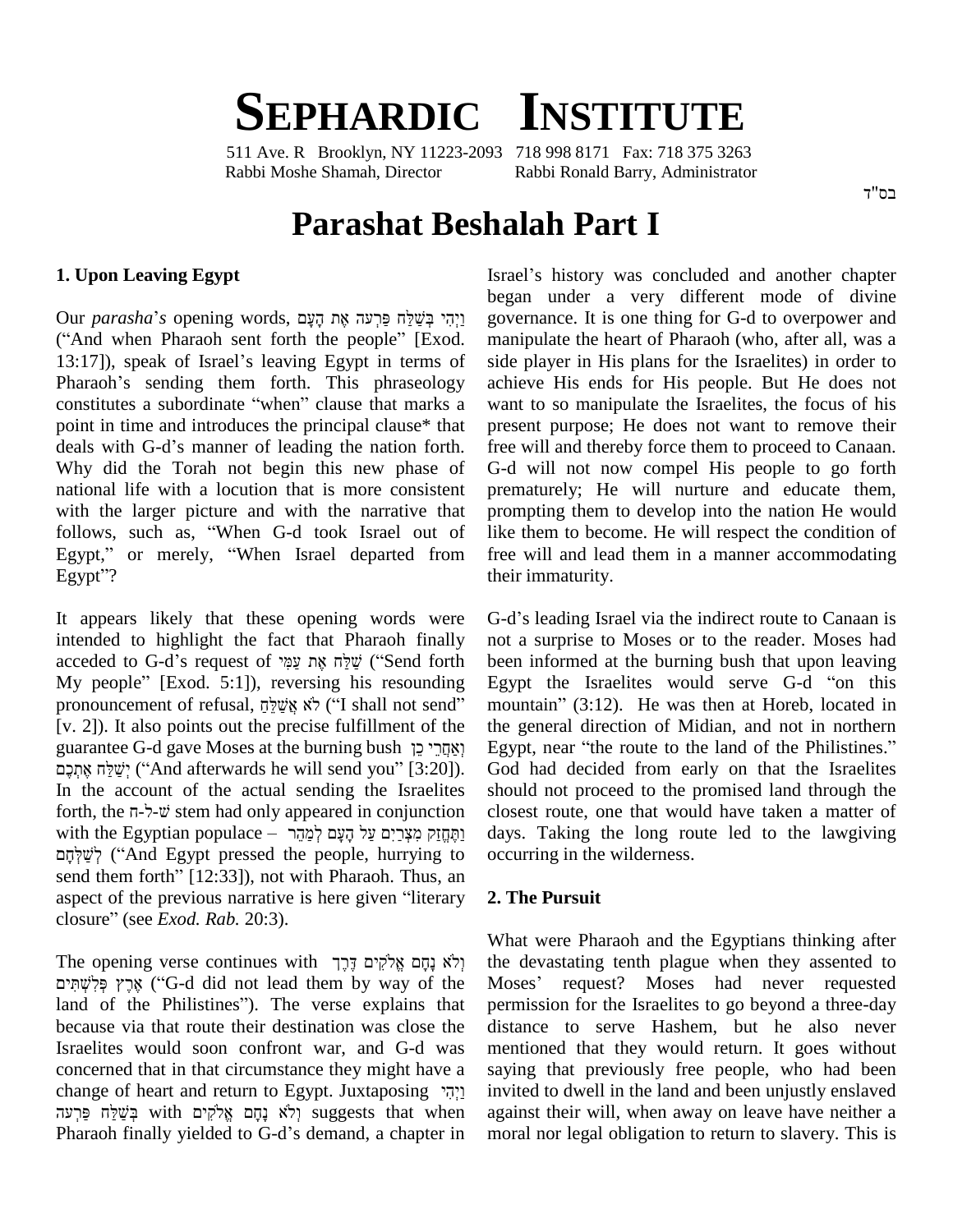especially the case with people who had been treated with inhumane harshness. with inhumane harshness. the na<br>natura<br>When Pharaoh gave permission he said קַדַּבֶּרְכֶם and presse

n<br>Pharaoh gave permission he said קַדַּבֶּרְכֶם<br>Gas you have spoken" [12:31-32]), p When Pharaoh gave permission he said בְּדֵבְּרְהָם and presse<br>יַצְאֲשֶׁר דִּבַּרְהָם (''as you have spoken'' [12:31-32]), perma<br>meaning that they may go – men, women and what t רַבּּרְתֶּם ("as you have spoken" [12:31-32]), meaning that they may go – men, women and children, with all their cattle – but presumably only on the three-day-distance journey. Previously, he had intimated to Moses that he realized that in such an eventuality they would not return. When he first intimated to Moses that he realized that in such an *Hash* eventuality they would not return. When he first agreed – after the fourth plague – that they may go, he Desp eventuality they would not return. When he first<br>agreed – after the fourth plague – that they may go, he D<br>specified that they "not go far" (8:24). Subsequently, Is he stated that their request was clearly for (what to were very fearful and complained bitterly to Moses, him was) a nefarious purpose (10:10). This implies "What did you do to us to take us out of Egypt?" that he sensed they would not return.

seem to have done so without mentioning any this go The Egyptians who pressed the Israelites to leave answe<br>seem to have done so without mentioning any this go<br>conditions, "hurriedly sending them out, for they said the y seem to have done so without mentioning any this gener<br>conditions, "hurriedly sending them out, for they said the yoke<br>we will all be dead" (12:33). Although we only know disposition conditions, "hurriedly sending them out, for they said the yoke of slavery. Possessed of a subdued we will all be dead" (12:33). Although we only know disposition, they could not now battle with their of it from Moses' ass of it from Moses' assertion in the predictive mode, it may be assumed that Pharaoh's ministers came to Moses, bowed, and requested, "Leave, you and all the may be assumed that Pharaoh's ministers came to www.<br>Moses, bowed, and requested, "Leave, you and all the at people that follow you" (11:8). As the psalmist put it: <br>kr Aoses, bowed, and requested, "Leave, you and all the at that eople that follow you" (11:8). As the psalmist put it: know Egypt was happy when they left" (Ps. 105:38). So while the populace was urging the Israelites to depart We with a once and his ministers were begging Moses to leave, Pharaoh's granting permission while insisting 3. Ma at once and his ministers were begging Moses to at once and his ministers were begging Moses to<br>leave, Pharaoh's granting permission while insisting 3. Ma<br>on the point, stating "as you have spoken," was only a formality. It constitutes a farcical and pathetic scene on the point, stating "as you have spoken," was only a<br>formality. It constitutes a farcical and pathetic scene In<br>of a monarch who in his haughtiness "just doesn't get in of a monarch who in his haughtiness "just doesn't get it." He could not publicly admit that Moses' awaiting his permission at this juncture was only to causative verb register to indicate that Moses had demonstrate that the mightiest of human kings must to his permission at this juncture was only to causat<br>demonstrate that the mightiest of human kings must to provided to G-d's request. This is part of the mockery G-d contin perpetrated in Egypt (Exod. 10:2).

them to make a "detour" to lead Pharaoh to believe they were hopelessly lost in the desert. This provided the Egyptians a basis to rethink their position and pursue the Israelites to bring them back. G-d was preparing the way for another major manifestation of His glory.

When the information that Israel was not returning  $-$ Sure 6<br>When the information that Israel was not returning – water.<br>and apparently hopelessly lost in the desert – reached undrin When the information that Israel was not returning – water<br>and apparently hopelessly lost in the desert – reached undri<br>the king, he and his ministers had a "change of heart" The the king, he and his ministers had a "change of heart" and said, "What did we do that we sent Israel out from serving us?"  $(14:5)$ . For Pharaoh, granting permission

for the journey turned out to be equivalent to sending the nation out of slavery; for his ministers, it seems natural to take their question to mean that when they pressed the Israelites to leave it was understood to be permanent. Regardless, king and ministers regretted what they did and mobilized a mighty force to bring the Israelites back. The stage was set for the miracle at the sea and for Egypt to finally recognize *Ani Hashem*.

The Egyptians who pressed the Israelites to leave answers: "The Egyptians were Israel's masters and Despite all that G-d had already done for them, when Israel saw the mighty Egyptian military in pursuit they were very fearful and complained bitterly to Moses, "What did you do to us to take us out of Egypt?" (14:11-12). Ibn Ezra asks, Why did they not think about fighting for themselves and their children? He (14:11-12). Ibn Ezra asks, Why did they not think<br>about fighting for themselves and their children? He<br>answers: "The Egyptians were Israel's masters and this generation was trained from its youth to endure the yoke of slavery. Possessed of a subdued disposition, they could not now battle with their masters. Also, they were not learned in war...they disposition, they could not now battle with their would also not have been able to battle the Canaanites<br>at that time, until a new generation arose that did not<br>know slavery and acquired a lofty spirit." at that time, until a new generation arose that did not

We will discuss the Song at the Sea in our next study.

## **3. Marah**

shortly after the Israelite's departure, G-d directed behalf, the Israelites were reluctant to abandon a Immediately following the sea crossing we are informed ʳ˒ʱ ʭʔ˕ʮʑ ʬʠʒʸʕˈʍʑʩ ʺʠʓ ʤˇʓ <sup>ʮ</sup> ʲ˛ʔʔ˕ʔʥ (ìMoses moved Immediately following the sea crossing we are<br>informed וַיַּסַּע מֹשֶׁה אֶת יְשְׂרָאֵל מִיַּם סוּף ("Moses moved<br>Israel from the Sea of Reeds" [Exod. 15:22]). The informed יְשָׂרָאֵל מִיָּם סוּף [''Moses moved Israel from the Sea of Reeds'' [Exod. 15:22]). The<br>causative verb יַיַּסַע seems to indicate that Moses had to prod the Israelites to leave the Sea of Reeds to continue on their journey, which entailed entering the desert, a fearful prospect to be sure. Despite having recently witnessed G-d's great intervention on their desert, a fearful prospect to be sure. Despite having behalf, the Israelites were reluctant to abandon a comfortable location in a well-watered area, free from slavery and from pursuit, and enter a dangerous expanse. Thus, at the beginning of the national enterprise there is tension between G-d's exalted plans for the nation and its mundane, earthly orientation.

> Sure enough, they travel three days without finding water. When they finally found water it was bitter and undrinkable (the location was called Marah, "bitter"). The people murmur against Moses, who cries out to Hashem, who shows Moses a tree. Moses casts [the tree or a portion thereof] into the water and the water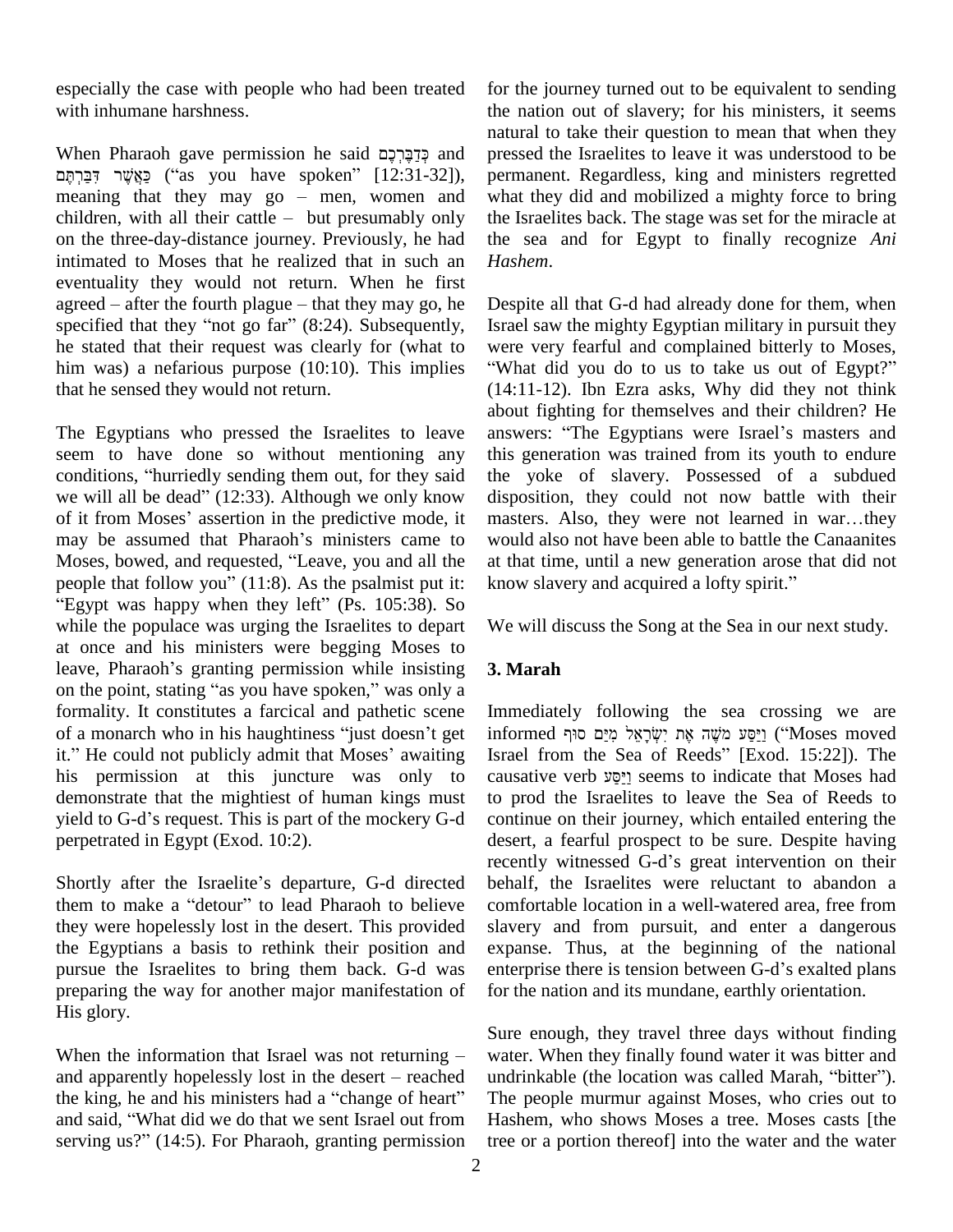sweetens. Then and there G-d officially charged the nation for the first time with the basic principles of cor responsibility and accountability: שָׁם שֵׂם לוֹ חַק וּמִשְׁפָּט " on for the first time with the basic principles of comm<br>
(יְשֶׁם שֶׂם לוּ חַק וְּמִשְׁפָּט en יְהַשָּׁם שֶׂם לוּ חַק וּמִשְׁפָּט<br>
יָשָׁם ('There He set for it [the nation] statute and Rabbi responsibility and accountability: שְׁם עָׂם עָׂם עָׂם עֻׂם לוֹ חק וּמִשְׁפָּט<br>יִשָׁם נִסְהוּ, ("There He set for it [the nation] statute and Rabb<br>ordinance and there He tested it" [15:25]). He *umisi* proclaimed that if the nation is fully obedient to the ordinance and there He tested it" [15:25]). He *umishpat* possess much broader connotations than proclaimed that if the nation is fully obedient to the merely a statute and an ordinance; rather, he thought, will of Hashem upon the Egyptians I will not bring upon you, for I, will of Hashem its G-d "all the maladies that I brought<br>upon the Egyptians I will not bring upon you, for I,<br>Hashem, am your healer" (v. 26).

When the Israelites departed from the Sea of Reeds to enter the desert, like all prudent travelers, they undoubtedly took a large supply of water with them. At Marah the text does not state that they were thirsty covenant" (Isa. 24:5). In reference to the eternal laws (as it does at a subsequent station, Rephidim [Exod. of nature, G-d states: "If My covenant was not with At Marah the text does not state that they were thirsty cover<br>(as it does at a subsequent station, Rephidim [Exod. of na<br>17:3], but that they were complaining, "What shall we day a (as it does at a subsequent station, Rephidim [Exod. of nat 17:3], but that they were complaining, "What shall we day at drink?" Perhaps they desired a source of water to and ea drink from rather than consume their limited reserves. In any event, the Israelites are being taught that they must learn to trust that G-d will provide for their My covenant upon your mouth?" (Ps. 50:16). "He needs in a timely fashion. The manna passage that follows shortly expands on this concept.

The Marah episode, preparatory to revelation and the lawgiving that follow in due course, appears intended for Israelite and preliminary status of commitment to These G-d's laws on the part of the Israelites. *Hoq umishpat* to the to achieve a preliminary status of commitment to These usages demonstrate that *hoq* and *mishpat* refer achieve a preliminary status of commitment to Tl<br>d's laws on the part of the Israelites. Hoq umishpat to<br>which translates "statute and ordinance," general be G-d's laws on the part of the Israelites. *Hoq umishpat* to the – which translates "statute and ordinance," general betweens, each in the singular – may possibly be a *Lishl* - which translates "statute and ordinance," general between<br>terms, each in the singular - may possibly be a *Lishlomo*,<br>reference to the *huqim umishpatim* categories of law that will be attached to revelation (see Deut. 5:28; 6:1; etc.). This interaction with G-d provided Israel a minilawgiving that contained certain basics as an introduction to the upcoming Decalogue and the major law compendium attached to it.

The Talmud (*b*. *Sanh*. 56b) cites a *baraita* that views the Marah passage in such a manner. It states (to some degree in an aggadic vein) that ten laws were given to Israel at Marah. These were the seven *misvot* of *bene* degree in an aggadic vein) that ten laws were given to providently<br>Israel at Marah. These were the seven *misvot* of *bene* hint of<br>*Noah*\*\* – the great foundational code governing the is sup Israel at Marah. These were the seven *misvot* of *bene* hiddle *h* hiddle *h* is essentials of human behavior – plus *dinim* (civil law, above and beyond what the laws of *bene Noah* require When<br>in that area), Shabbat, and honoring father and with the<br>mother.\*\*\* Conceptually, *hoq* is very appropriately verse in that area), Shabbat, and honoring father and with t<br>mother.\*\*\* Conceptually, *hoq* is very appropriately verse<br>applied to Shabbat, a ritual law that defines man's as *ho* relationship with G-d, which is central to the upcoming episode of the manna and prominent in the Decalogue. *Mishpat* (justice), may readily be seen as referring to *dinim*, laws regulating interaction between

man and man, the theme of the later Decalogue commandments.

Rabbi S. D. Sassoon thought that the words *<sup>h</sup>oq umishpat* possess much broader connotations than *<sup>h</sup>oq umishpat* referred to the covenant itself. *<sup>H</sup>oq* is merely a statute and an ordinance; rather, he thought, widely attested as parallel to *berit* (covenant), apparently being somewhat of a synonym for it. Concerning the earth's defilement for Israel's violation of the moral code, speaking in large Concerning the earth's defilement for Israel's<br>violation of the moral code, speaking in large<br>categories, Isaiah states: "For they transgressed the violation of the moral code, speaking in large<br>categories, Isaiah states: "For they transgressed the<br>teachings, abrogated *hoq*, annulled the ancient categories, Isaiah states: "For they transgressed the teachings, abrogated  $hoq$ , annulled the ancient day and night, if the *<sup>h</sup>uqot* (plural of *<sup>h</sup>oq*) of heaven of nature, G-d states: "If My covenant was not with<br>day and night, if the *huqot* (plural of *hoq*) of heaven<br>and earth I did not appoint..." (Jer. 33:25). In regard day and night, if the *huqot* (plural of *hoq*) of heaven<br>and earth I did not appoint..." (Jer. 33:25). In regard<br>to G-d's scolding of the wicked, He states: "What are and earth I did not appoint..." (Jer. 33:25). In regard<br>to G-d's scolding of the wicked, He states: "What are<br>you doing, relating My  $\frac{1}{2!7!}$ (statutes) and mentioning to G-d's scolding of the wicked, He states: "What are pou doing, relating My  $\sqrt{p\pi}$  (statutes) and mentioning My covenant upon your mouth?" (Ps. 50:16). "He established it unto Jacob as *hoq*, to Israel as an eternal My covenant upon your n<br>established it unto Jacob as<br>covenant" (Ps. 105:10). *Covenant*" (Ps. 105:10).<br>*Mishpat* also takes on broad meaning. "For it is a *hoq* 

*Mishpat* also takes on broad meaning. "For it is a *hoq*<br>for Israel, *mishpat* for the G-d of Jacob" (Ps. 81:5). *Mishpat* also takes on broad meaning. "For it is a *hoq* for Israel, *mishpat* for the G-d of Jacob" (Ps. 81:5). These usages demonstrate that *hoq* and *mishpat* refer to the fundamental principle central to the relationship between G-d and Israel (see *Natan Hokhmah Lishlomo*, Heb., pp. 153-5).

Upon Hashem's benefaction on behalf of Israel  $-$  His sweetening the water  $-$  He charged the nation with the foundation of the covenant, an increased degree of commitment to their relationship with Him. The attached verse constitutes a brief statement of basic covenant procedure (see our study *The G-d-Israel Covenant: On Meaning and Format*). In it G-d requests a full measure of loyalty to His will and provides a promise of reward for compliance and a hint of punishment for betrayal. Such an explanation is supported by a passage in the Book of Joshua. is supported by a passage in the Book of Joshua.<br>When יִרְרָת יְהוֹשֵׁעַ בְּרִית לְעָם (''Joshua made a covenant

יִיכְרת יְהוֹשֵׁעַ בְּרִית לְעָם)<br>When יְהוֹשֵׁעַ בִּרִית לְעָם ('Joshua made a covenant with the people'' [Josh. 24:25]), the conclusion of the with the people" [Josh. 24:25]), the conclusion of the verse states: יֵשֽׁם לוֹ חַק וּמִשְׁפַּט בִּשָּׁבֵם ("He established it as *<sup>h</sup>oq umishpat* in Shechemî). He defined the enactment with the identical locution that appears in our Exodus passage. In addition, the Joshua passage relates to ours in standard chiasmic fashion. In the verse that precedes the contracting of the covenant,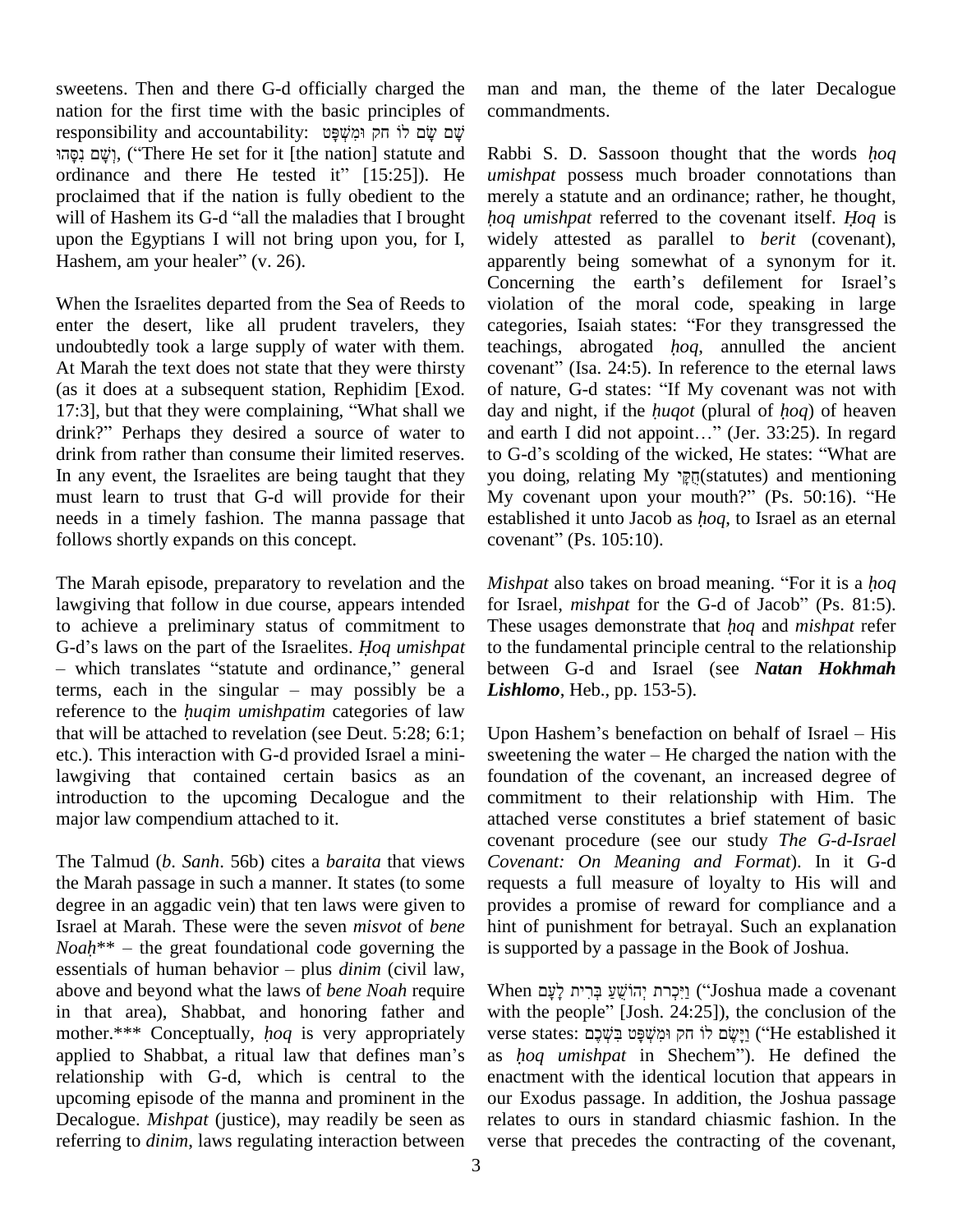the people say to Joshua ײַאֲלִקֵינוּ נַעֲבד<br>אֱלִקֵינוּ נַעֲבד ibe eople say to Joshua יִיאמְרוּ הָעָם...אֶת ה' אֱלֹקֵינוּ נַעַבד<br>יִבְקוֹלוֹ `` fhe people said…we will serve Hashem the one-mo וּבְקוֹלוֹ נִשְׁמָע ("The people said...we will serve Hashem our G-d and hearken to His voice" [v. 24]), a וּבְקוֹלוֹ נִשְׁמָע ("The people said...we will serve Hashem the on our G-d and hearken to His voice" [v. 24]), a compl<br>statement that corresponds with Moses' proclamation "we s our G-d and hearken to His voice" [v. 24]), a costatement that corresponds with Moses' proclamation "verthat follows the *hoq umishpat* of our passage. The last (1) statement that corresponds with Moses' proclamation "we<br>that follows the *hoq umishpat* of our passage. The last (16:<br>clause of the people's statement to Joshua corresponds to di that follows the *hoq umishpat* of our passage. The last clause of the people's statement to Joshua corresponds<br>with the first clause of our passage's proclamation,<br>דיאמֶר אָם שָׁמוֹעַ תִּשְׁמַע לְקוֹל ה' [עמית ישׂמוֹעַ זוֹ clause of the people's statement to Joshua corresponds with the first clause of our passage's proclamation, the first clause of our passage's proclamation,<br>h begins by calling for יְאמֶר אִם שָׁמוֹעַ חְּשָׁמַע לְקוֹל ה'<br>The first part of the people's statement to it was עיאמֶר אָם שָׁמוֹעַ תְּשָׁמַע לְקוֹל ה' It s<br>Joshua is a digest of the people's statement to it .<br>Joshua is a digest of the later clauses of Moses' am proclamation. Joshua next engages in what clearly are covenant-concluding procedures, namely, writing down the agreement and designating a large stone as witness.

#### **4. Elim and the Wilderness of Sin**

After Marah the Israelites came to Elim where there trust i<br>After Marah the Israelites came to Elim where there<br>were "twelve water fountains and seventy palm trees 5. Tri were "twelve water fountains and seventy palm trees and they encamped there by the water" (Exod. 15:27). In accordance with ancient Near Eastern symbolism that considered the numbers seven and twelve as especially prominent, these water fountains and date trees undoubtedly possess figurative meaning in our context. This must be viewed in the light of the new symbolism established in the Torah for the numbers thirteen and eight, which symbolize achievements associated with the commitment to one G-d and acceptance of the covenant, respectively (see our study *On Number Symbolism in the Torah from the Work of Rabbi Solomon D. Sassoon*.)

Accordingly, the numbers twelve and seventy very likely allude to the distinguished, but limited, level of spiritual achievement attained by the Israelites before the Mount Sinai experience. This is immediately following Marah, consistent with the notion of Marah being a preliminary stage to the Sinai covenant. (The 5<br>
wilderness of Sinai, where Mount Sinai is located, is<br>
appropriately the eighth station of Israel's travels 6 wilderness of Sinai, where Mount Sinai is located, is upon exiting Egypt, as recounted in Exodus 13-19: appropriately the eighth station of Israel's travels<br>upon exiting Egypt, as recounted in Exodus 13-19:<br>Succoth, Etham, Pi-hahiroth, Marah, Elim, the wilderness of Sin, Rephidim, and the wilderness of Sinai.)

The following verse speaks of Israel's arrival at "the wilderness of Sin, between Elim and Sinai, on the fifteenth day of the second month from leaving failing wilderness of Sin, between Elim and Sinai, on the revelar<br>fifteenth day of the second month from leaving failin<br>Egypt" (Exod. 16:1), exactly one month after the that t Exodus. The people murmur against Moses and Aaron

because of the shortage of food. Instead of celebrating the one-month anniversary of the Exodus, they turn to<br>complaining. They express nostalgia for Egypt, where<br>"we sat by pots of meat and ate bread to fullness" complaining. They express nostalgia for Egypt, where (16:3). They express the feeling that they are doomed to die in the wilderness.

It should be recalled that when the Israelites left Egypt It should be recalled that when the Israelites left Egypt<br>it was "along with sheep and cattle, a very heavy it was "along with sheep and cattle, a very heavy amount of livestock" (12:38). Although the Israelites had essentially been transformed into slaves, they maintained their possessions. As their arrival at the wilderness of Sin was only one month following the Exodus, the present situation was not one of life and death. The people, however, placed a higher priority on the preservation of their livestock than on their death. The people, however<br>on the preservation of the<br>trust in G-d's promises.

## **5. Trials and Tribulations**

Although the Israelites had believed in Hashem and in Moses his servant, as stated at the sea crossing (14:31), their commitment was not maintained through the arduous vicissitudes that arise in life. Complaints and trials were common. *Parashat Beshalah* contains six of the ten instances to which the<br>Mishnah (*m. Abot* 5:4) makes reference (according to<br>the Rambam's enumeration) wherein Israel Mishnah (*m. Abot* 5:4) makes reference (according to the Rambam's enumeration) wherein Israel<br>"challenged" G-d during the wilderness period.

- 1. The complaint at the Sea of Reeds, before the sea splitting (Exod. 14:11- 12)
- 2. The complaint for water at Marah (15:24)
- 3. The complaint for food, followed by the quail and manna (16:2)
- 4. Some individuals retaining manna until morning (16:20)
- 5. Some individuals going out to gather manna on Shabbat (16:27)
- 6. The complaint for water at Rephidim (17:2-3).

All this happens between the Sea of Reeds and the arrival at Sinai  $-$  a period beginning about one week after leaving Egypt and extending about six weeks, as described in the narrative. Nevertheless, with great forbearance, G-d proceeds with His plans for revelation. Although disappointed with Israel's failings, He seems to have viewed them as frailties that to some extent are part of the human condition; they were indications of the Israelites' great need for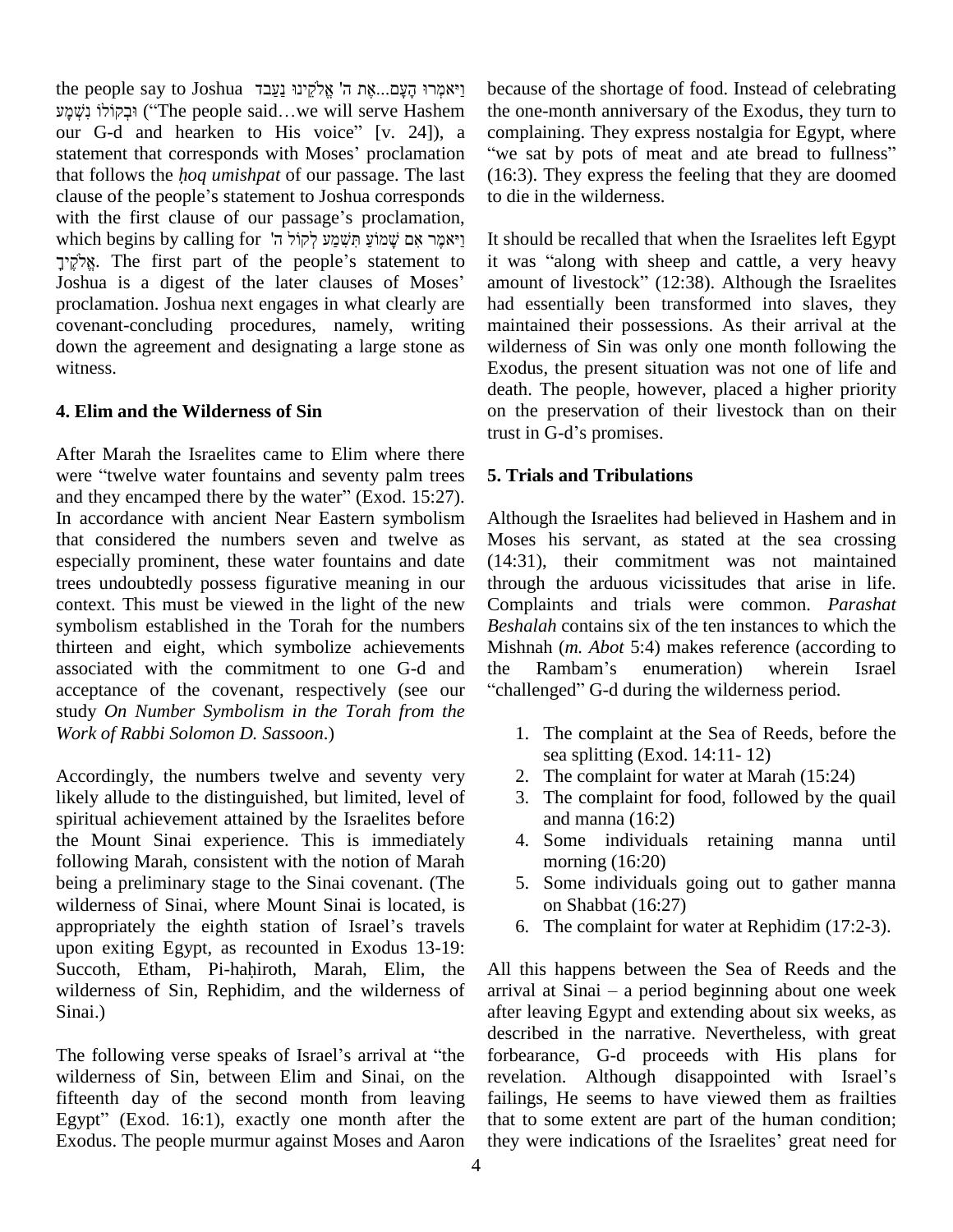an educative process, but not a reason to postpone revelation. On the contrary, the inability of the Israelites to abide by the preliminary stage of the lawgiving at Marah supports the need for a more inspirational and comprehensive experience of revelation and law that will ultimately discipline them more fully.

Of course, even with the Sinai revelation and lawgiving and establishment of the covenant it is understood that the vision of the Torah is lofty and sublime and will not totally remake the character of the people overnight. Many would not abandon their habits and previous practices without protracted effort. A national transformation requires G-d to interprextend His extraordinary patience and perseverance Israeli<br>over the long term. But the Israelites' transgression Heave extend His extraordinary patience and perseverance with the golden calf is a different matter altogether from the violations that preceded Sinai; it was a breach of the covenant contracted at Sinai. G-d considered annihilating everyone except for Moses and starting a new nation with him (32:10). The prophetic message in our passages seems to be and a<br>providing a telescopic view of the macrocosmic failed<br>reality at work in the subsequent centuries of Israel's passa providing a telescopic view of the macrocosmic history.

#### **6. The Battle with Amalek**

The concluding passage in our *parasha* is the story of the coming of Amalek to battle against Israel (17:8-16). Moses appointed Joshua to lead the military campaign. With the rod of G-d in his hand, Moses, together with Aaron and Hur, ascended to the hilltop. The When Moses held his hand aloft, Israel prevailed; inter when he let it down, Amalek prevailed. Moses' hands trans When Moses held his hand aloft, Israel prevailed; became heavy; Aaron and Hur placed a stone for him to sit on and supported his uplifted hands, which remained faithful until the sun set.

The literal explanations proffered here are implausible. When Moses holds the rod of G-d high, perhaps with a flag or symbol attached to it, the Israelite soldiers see it, are encouraged and succeed; see<br>when his hand is down they are deflated and fail. Or m<br>when he raises his hand he focuses G-d's supernatural as when his hand is down they are deflated and fail. Or when he raises his hand he focuses G-d's supernatural intervention in Israel's favor. Or when he raises his hand and inclines the rod of G-d upon the Amalekites, verse's announcement that He turned the nation he brings plagues upon them.

The Mishnah sages recognized that a literal reading of this passage was problematic and ask rhetorically: "Is it possible that Moses' hands win or lose the war?" (*m. Rosh. Hash.* 3:8). Of course not! This incisive question brushes aside all literal explanations. The sages cannot believe that military ups and downs are question brushes aside all literal explanations. The<br>sages cannot believe that military ups and downs are<br>the result of the position of Moses' hands or that the status of his hands somehow reflects military ups and downs. The Mishnah acknowledges that the Torah is to be read with rationality and common sense. Whenever clearly indicated that a passage is not literal it must be so acknowledged.

In this case the Mishnah itself provides an allegorical In this case the Mishnah itself provides an allegorical<br>interpretation. Moses' lifting his hand represents the Israelites turning their hearts toward their father in Heaven, and then they triumph; when they do not do so, they fail.

This is not to say that in the course of the particular battle with Amalek, at some moments the Israelite soldiers turned their hearts heavenward and prevailed, and at some moments turned their hearts away and failed. Rather, it should be recognized that this passage describes the first military battle Israel failed. Rather, it should be recognized that this<br>passage describes the first military battle Israel<br>engaged in. The verses connecting Moses' hands with victory or defeat refer to a general spiritual truth applicable at all times and in all battles. The Mishnah further informs us that the case of the copper serpent (Num. 21:9), in which all who were bitten by the serpent and looked at the copper replica were healed, should similarly be understood in such allegorical fashion.<br>The Mishnah teaches that the Torah's primary

intention cannot always be discerned from the literal translation of the words (see our study *On Interpreting Midrash*).

#### **Endnotes**

\* The verse is complex and its syntactical parsing is in dispute. The principal clause may be the assertion immediately following the statement of when Pharaoh sent them out, that G-d did not lead the nation via the most direct route. Alternatively, the latter statement, as well as the following ones explaining His reason for doing so, may also be subordinate to the next as well as the following ones explaining His reason<br>for doing so, may also be subordinate to the next<br>verse's announcement that He turned the nation toward the wilderness.